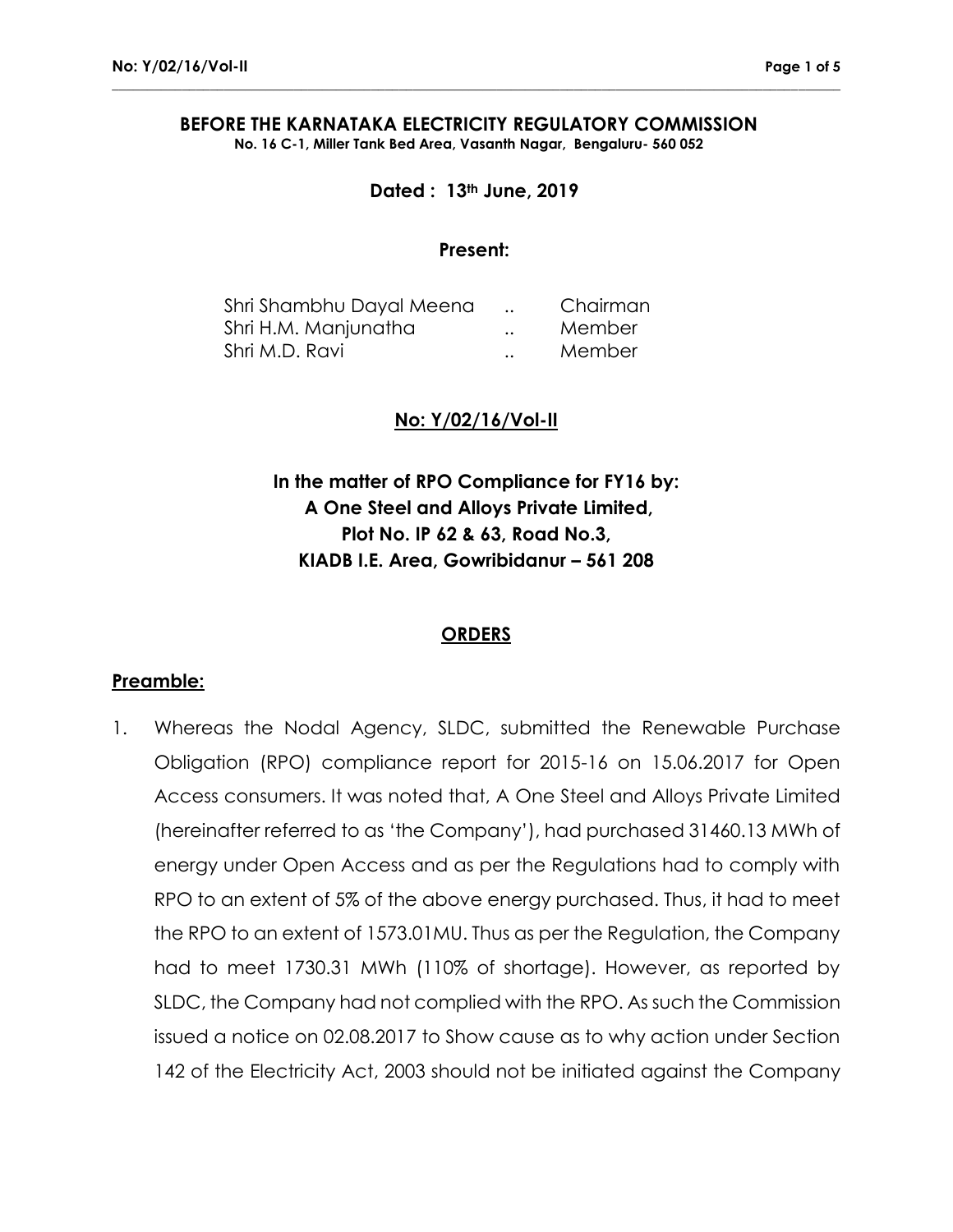for the non-compliance and the Company was directed to submit the reply on or before 16.08.2017.

**\_\_\_\_\_\_\_\_\_\_\_\_\_\_\_\_\_\_\_\_\_\_\_\_\_\_\_\_\_\_\_\_\_\_\_\_\_\_\_\_\_\_\_\_\_\_\_\_\_\_\_\_\_\_\_\_\_\_\_\_\_\_\_\_\_\_\_\_\_\_\_\_\_\_\_\_\_\_\_\_\_\_\_\_\_\_\_\_\_\_\_\_\_\_\_\_\_\_\_\_\_\_\_\_**

- 2. Whereas, the Company submitting its reply on 30.08.2017, informed that, on 29.04.2015, it has purchased 820 numbers of RECs through Power Exchange India Limited and had enclosed the copy of the Certificate bearing serial number: PXI/29042015/NS/00034 and requested the Commission to drop the further proceedings stating that, it had fulfilled the RPO on time. Further, on 31.08.2017, the Company submitted that, it had purchased 700 MWh of energy from Mac Charles (1) Limited and was unable to meet the balance 873.01 RECs due to lack of proper knowledge and requested the Commission to grant time up to 30.09.2017, so that it would purchase 960 RECs (110% of 873.01 MWh) and an under taking was also given in this regard. The Commission observed that, even after considering 700 MWh of energy purchased, there would be shortfall to an extent of 53.01 MWh without considering penalty and therefore, there is non-compliance in meeting the RPO to the extent mentioned above. The Commission decided to issue one more show cause notice and as such a notice was issued to the Company on 17.10.2017, calling for explanation as to why penalty should not be levied under Section, 142 of the Electricity Act, 2003, for non-compliance of RPO to an extent of 58.311 MWh (110% of shortage of 53.01 MWh).
- 3. Whereas, the Company vide its reply dated, 04.11.2017 and 16.11.2017, submitted that, it has purchased 960 RECs on 27.09.2017 to meet the short fall in RPO including the 10% penalty and had also submitted the copy of the Certificate. In view of the above, the Company requested the Commission to drop the further proceedings, as the obligation along with penalty of 10% is met.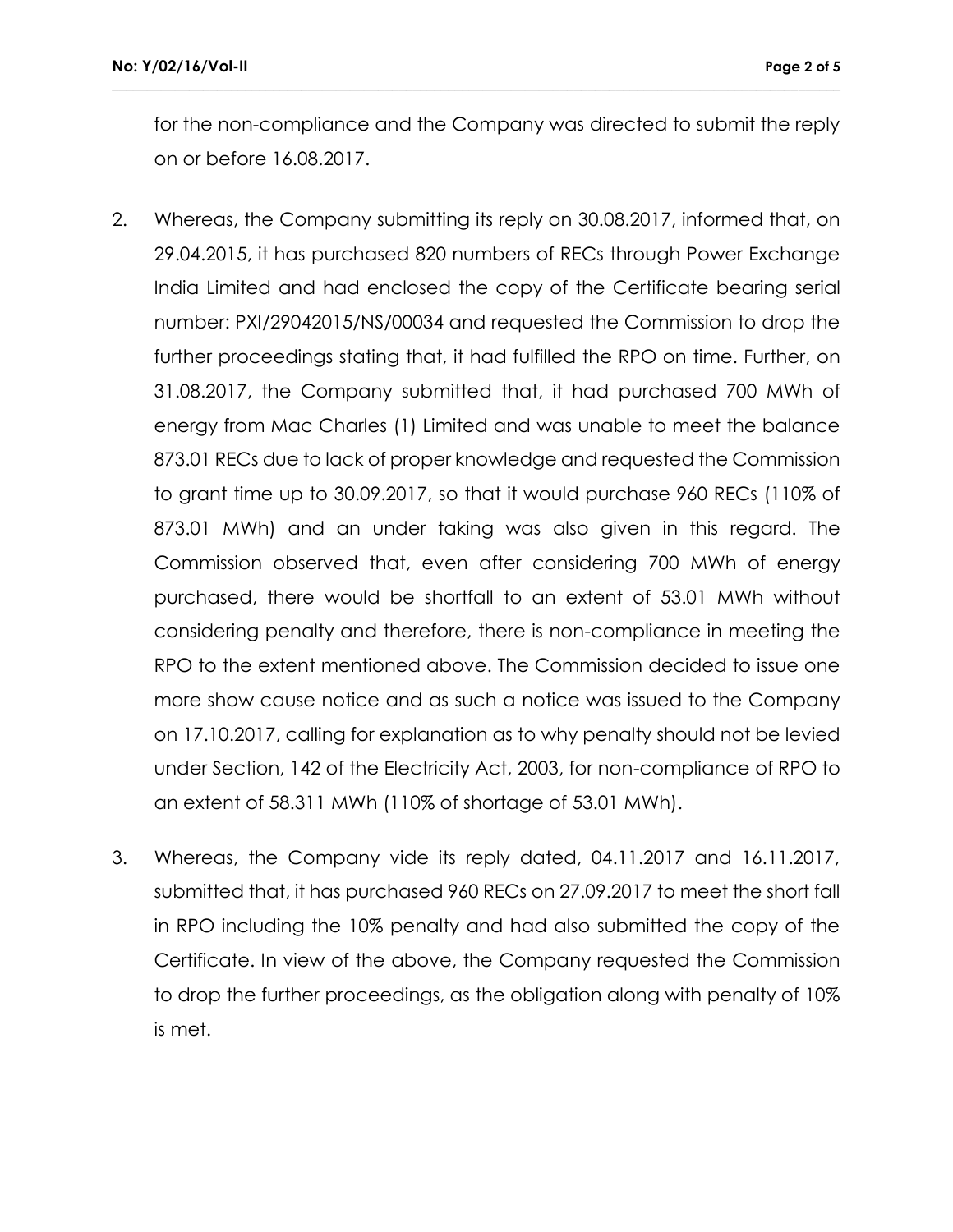4. Whereas, the Commission observed on 19.12.2017 that, the Company in reply dated, 16.11.2017 had not referred to the 820 RECs purchased in April, 2015 and further, had requested to consider the RECs purchased in September, 2017, to meet the shortfall of 960.31 MWh as computed by the Company. However, as per the Regulations, the RPO has to be met by the end of May, 2016, failing which 110% of the quantum of shortfall has to be met by purchase of RECs by end of June, 2016 and if the same is not complied with, it amounts to non-compliance. In this regard, it was observed that, the penalty to be imposed in a proceeding under Section 142 of the Act, depends on the facts of each case. The late compliance of RPO, though technically amounts to non-compliance of RPO, may be excused, by not imposing any penalty or not initiating proceedings under Section,142, if the grounds stated for late compliance can be reasonably accepted. As such, the Commission issued another notice on 16.01.2018, stating that the RECs purchased in September, 2017 cannot be considered for meeting the shortfall in RPO. Hence, the Commission gave an opportunity to the Company to explain the reasons for not complying with the RPO for FY 16, before initiating action under Section 142 of the Electricity Act, 2003 and directed the Managing Director of the Company or his / her nominee to appear before the Commission on 01.02.2018.

**\_\_\_\_\_\_\_\_\_\_\_\_\_\_\_\_\_\_\_\_\_\_\_\_\_\_\_\_\_\_\_\_\_\_\_\_\_\_\_\_\_\_\_\_\_\_\_\_\_\_\_\_\_\_\_\_\_\_\_\_\_\_\_\_\_\_\_\_\_\_\_\_\_\_\_\_\_\_\_\_\_\_\_\_\_\_\_\_\_\_\_\_\_\_\_\_\_\_\_\_\_\_\_\_**

5. Whereas, on 01.02.2018 Sri Sridhar Prabhu, Advocate of Navayana Law Offices, undertook to appear for the Company and sought time up to 15.03.2018. Subsequently, on the request of the counsel for the Company, the time was extended to 12.04.2018, 05.06.2018, 21.06.2018, 03.07.2018, 31.07.2018, 04.09.2018 and 25.09.2018. On 25.09.2018, the counsel for the Company sought leave to withdraw his submission that he would appear in the case. As such notice was issued to the Company to submit the compliance on 11.10.2018. As none appeared for the Company, one more notice was issued to appear on 20.11.2018. Again, none appeared for the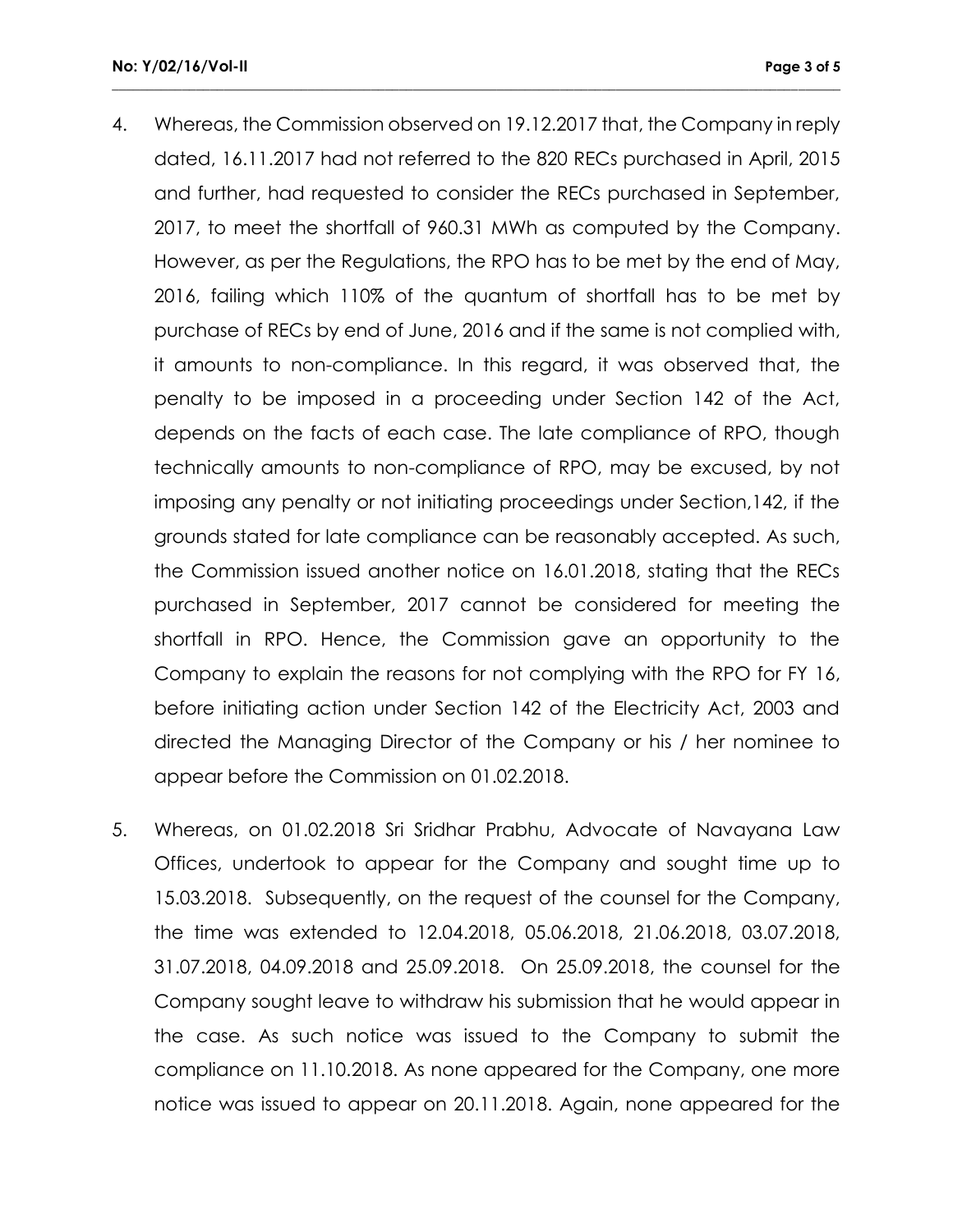Company and notice was reissued to appear before the Commission on 18.12.2018. On 18.12.2018, Navayana Law Offices undertook to appear on behalf of the Company and also filed the vakalath and sought time up to 31.01.2019. On 31.01.2019, the advocate of the Company submitted the RPO compliance report.

**\_\_\_\_\_\_\_\_\_\_\_\_\_\_\_\_\_\_\_\_\_\_\_\_\_\_\_\_\_\_\_\_\_\_\_\_\_\_\_\_\_\_\_\_\_\_\_\_\_\_\_\_\_\_\_\_\_\_\_\_\_\_\_\_\_\_\_\_\_\_\_\_\_\_\_\_\_\_\_\_\_\_\_\_\_\_\_\_\_\_\_\_\_\_\_\_\_\_\_\_\_\_\_\_**

- 6. Whereas, the Company has submitted that, the shortfall is 873.01MWh and requested the Commission, to set off the above shortfall against the 960 RECs purchased on 27.09.2017. The Commission notes that, 820 Non-Solar RECs purchased on 29.04.2015, has been set-off against the 819 MWh shortfall in RPO of FY15 and hence cannot be considered for compliance of FY16. Further, the Company during March, 2016 has purchased 700MWh of Wind energy from Mac Charles (India Limited). Thus, the Company during the year FY16, has purchased 700 MWh of Renewable Energy against the target of 1573.01MWh. Thus, there is a shortfall in meeting the RPO to an extent of 873.01MWh. Hence, as per the Regulations, the Company has to meet 960.31MWh (110% of the shortfall). The Company has purchased 960 RECs in September,2017 and has requested the Commission to set off the shortfall against 960 RECs purchased in september,2017.
- 7. On verification of various documents submitted by the Company, the Commission notes that the Company had to meet the RPO to an extent of 1573.01 MWh within the time specified in the Regulations and had met RPO to an extent of only 700 MWh by purchase of renewable energy within the stipulated time. Whereas, to meet the balance RPO of 960.31 MWh (110% of shortage), the Company has purchased 960 Non-solar RECs bearing No.IEX\_0000960 dated 27.09.2017. The fractional part of RPO to an extent 0.31 MWh may be carried forward. Eventhough, the Company had to comply RPO within June, 2016, the Company has shown intent to meet the RPO by purchasing 960 RECs in September, 2017.